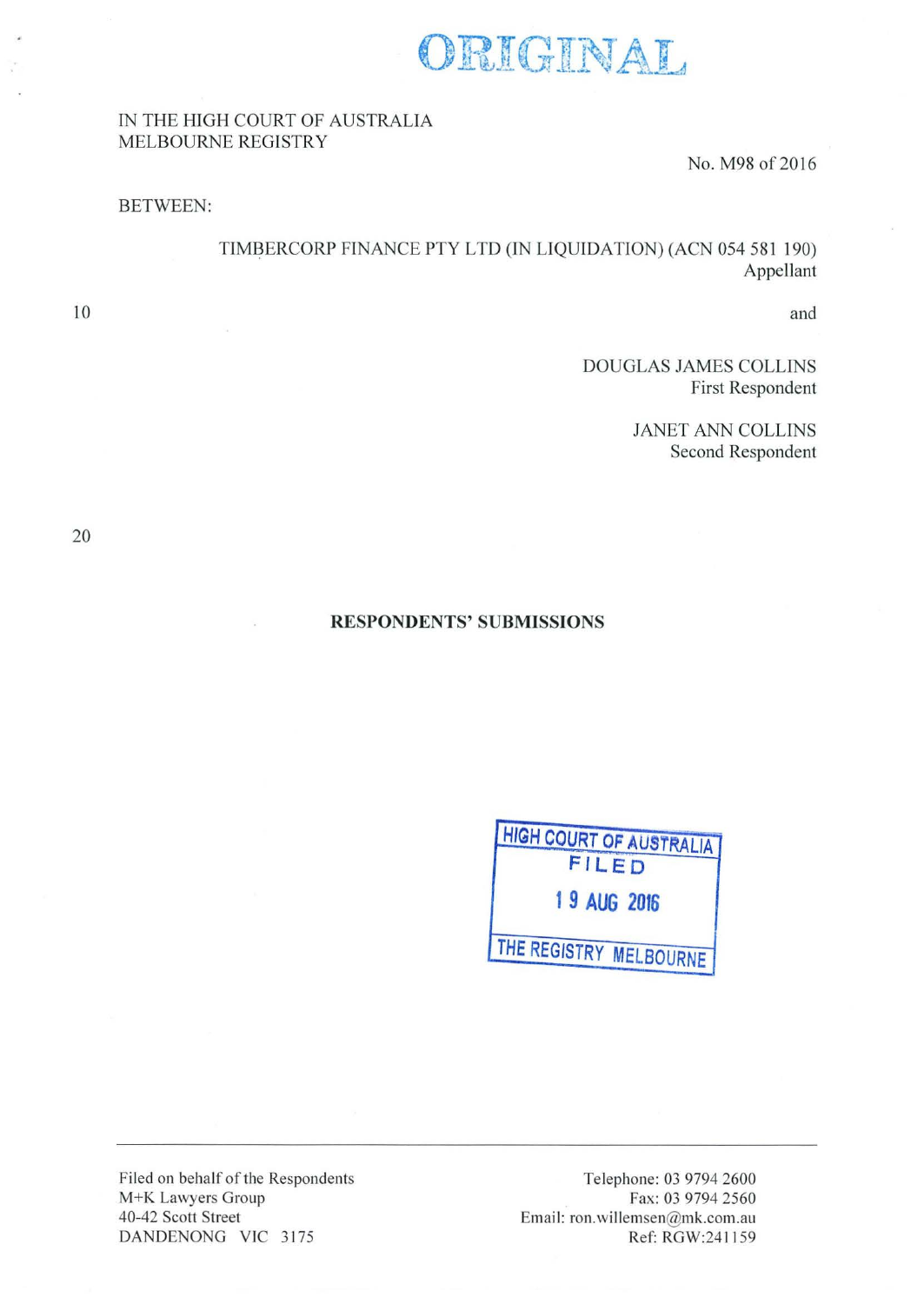### **Part 1: Certification**

1. These submissions<sup>1</sup> are in a form suitable for publication on the Internet.

### **Part 11: Concise statement of issues**

2. Is it just to deny Mr and Mrs Collins, who did not opt out of the group proceedings, the opportunity to make good their no loan defence 2 by presenting *"evidence and arguments to establish the facts and law*"?<sup>3</sup>

# **Part Ill: Section 78B of the** *Judicimy Act 1903*

3. Mr and Mrs Collins certify that they consider that notice is not required to be given under s 78B of the *Judiciary Act 1903* (Cth).

# 10 **Part IV: Facts in addition to appellant's narrative of facts**

- 4. Mr and Mrs Collins were group members.<sup>4</sup> At first instance, Mr and Mrs Collins' retained M+K Lawyers to represent their interests in the class action when dealing with the issues common to all participants. At the same time, they also retained  $M+K$ Lawyers to deal with their unique issues within the framework of the class action.<sup>5</sup> Mr and Mrs Collins' contribution to the legal costs of the group proceeding was \$3,170.<sup>6</sup> They did not assume any liability for the legal costs of the defendants to the group proceeding.
- 5. The evidence at trial was that they did not receive copies of the pleadings in the group proceeding nor any separate advices,<sup>7</sup> and were denied any reports of or updates about 20 the mediation discussions. <sup>8</sup> Further, they did not provide instructions to the lead plaintiff, Mr Woodcroft-Brown, and the solicitors acting for Mr Woodcroft-Brown did not seek instructions from them.<sup>9</sup>

 $\mathbf{t}$ The terms defined in Timbercorp Finance's submissions dated 5 August 2016 are adopted for ease of reference.  $\overline{2}$ 

Refer "Defence to Further Amended Statement of Claim dated 23 June 2016" dated 13 July 2016, [3A]- [12] and VSCA Judgment [86]- [89] **(the no loan defence).** 

<sup>3</sup>  *Tomlinson,* [38] (French CJ, Bell, Gageler and Keane JJ).

<sup>4</sup>  VSC Judgment, [632], [659]- [660].

*<sup>5</sup>*  VSC Judgment, [100].

<sup>6</sup>  VSC Judgment, [I 08].

 $\boldsymbol{7}$ VSC Judgment, [107].

<sup>8</sup>  VSC Judgment, [107].

<sup>9</sup>  Affidavit of Douglas James Collins sworn 20 April 2015, [12].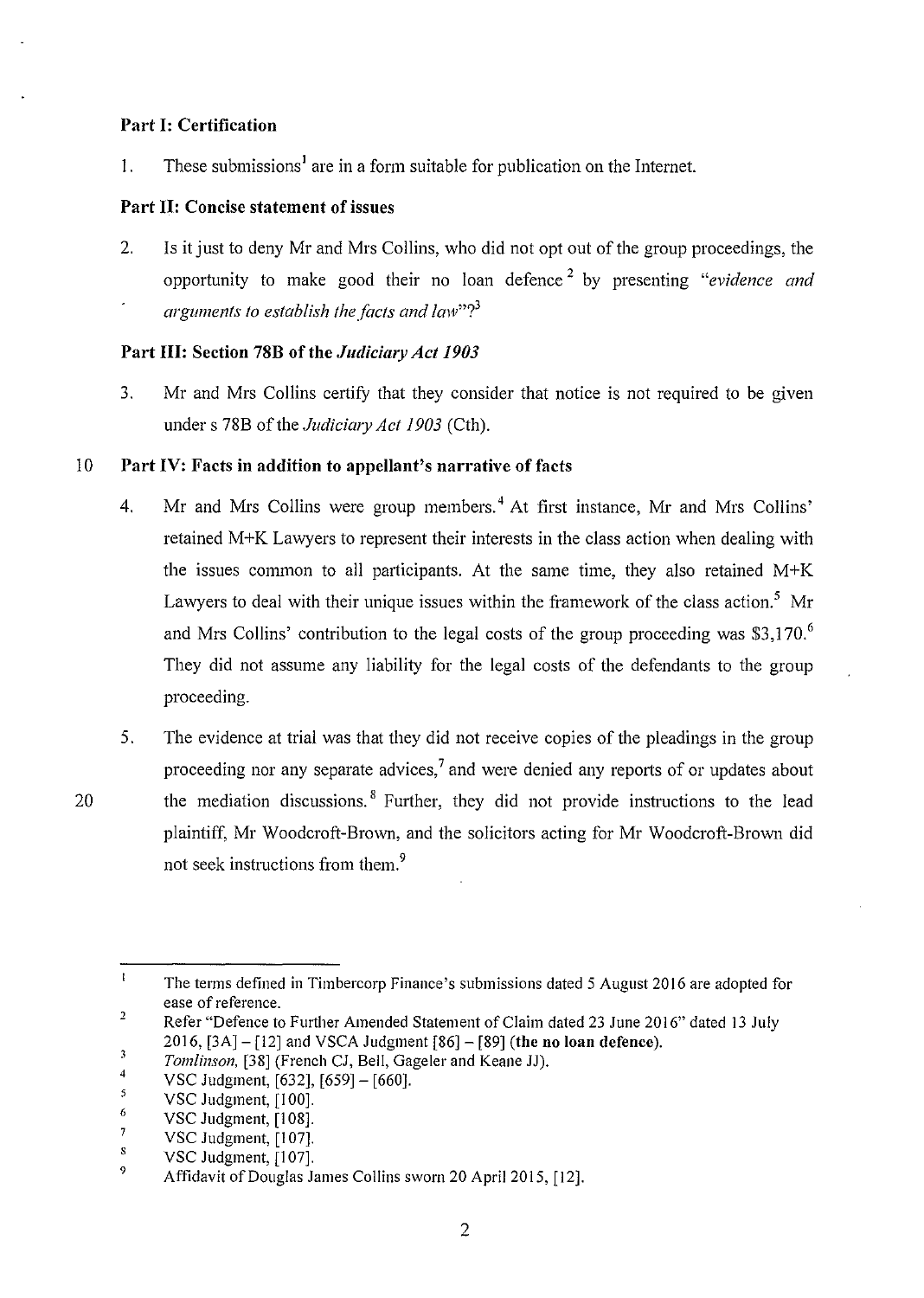- 6. The opt-out notice approved by the Court<sup>10</sup> suggested to the group members that the Court *"would only be resolving the identified common claims.*"<sup>11</sup> The opt out notice did not warn group members that they would be bound beyond the answers to the common questions, to accede to future demands of indebtedness made by Timbercorp Finance. The opt out notice did not warn group members that if they failed to opt out they would have given up their common law right to defend Timbercorp Finance's demands for payment. <sup>12</sup>
- 7. Thirty-three common questions were decided in the group proceeding which dealt with:

. .. the disclosure obligations of Timbercorp Securities in respect of various managed investment schemes that had been established by it between 2001 and 2008, including the scheme[s] in which Mr and Mrs Collins ... had invested, and allegations that members of the Timbercorp Group had engaged in misleading or deceptive conduct. Generally speaking, the disclosure obligations were said to arise from the facts that: (a) the cashflows to the Timbercorp Group were uncertain and its funding may be inadequate; (b) a tax decision was announced in February 2007 that had the potential to jeopardise the continued willingness of people to invest in non-forestry managed investment schemes; (c) a substantial deterioration in credit and financial markets occurred in late 2007; and (d) the Timbercorp Group was in breach of certain loan covenants in its bank facilities.<sup>13</sup>

- 8. At the time of the group proceeding, Mr Collins was not aware of any issues concerning himself and Mrs Collins that were not covered by the common questions in the group proceeding. As a result, Mr Collins did not opt out. 14
	- 9. There was no evidence that the lead plaintiff, or M+K, were aware of the circumstances giving rise to Mr and Mrs Collins' no loan defence while the group proceeding was being pursued.<sup>15</sup> The evidence failed to establish when the no loan defence "....could, *let alone should, have been identified.*"<sup>16</sup>
	- 10. Mr and Mrs Collins' no loan defence contends that Timbercorp Finance has failed to perform the loan agreement<sup>17</sup> as it did not pay TSL (the responsible entity of the

10

20

<sup>10</sup>  VSC Judgment, [124] and [126].

<sup>11</sup>  VSCA Judgment, [215].

<sup>12</sup> VSC Judgment, [124] and [126]; Affidavit of Ronald Gerard Willemsen sworn 27 April 2015, [3] and [6], and Exhibits RW-I and RW-4'. See also *The Cloverde/1 Lumber Company Pty Ltd v Abbott* (1924) 34 CLR 122, 129, 124 and 135 (Isaacs J), and *Batistatos v Roads and Traffic Authority of New South Wales* (2006) 226 CLR 256, [63]-[64] (Gieeson CJ, Gummow, Hayne and Crennan JJ).

<sup>13</sup>  VSCA Judgment, [76].

<sup>14</sup>  VSCA Judgment, [26].

<sup>15</sup>  VSCA Judgment, [218].

<sup>16</sup>  VSCA Judgment, [222].

<sup>17</sup>  Timbercorp Finance's standard loan terms provided in cl I: *"We (sic) agree to lend to you the loan amount by paying it to Timbercorp Securities Limited AFSL 235653 (or as it directs) as*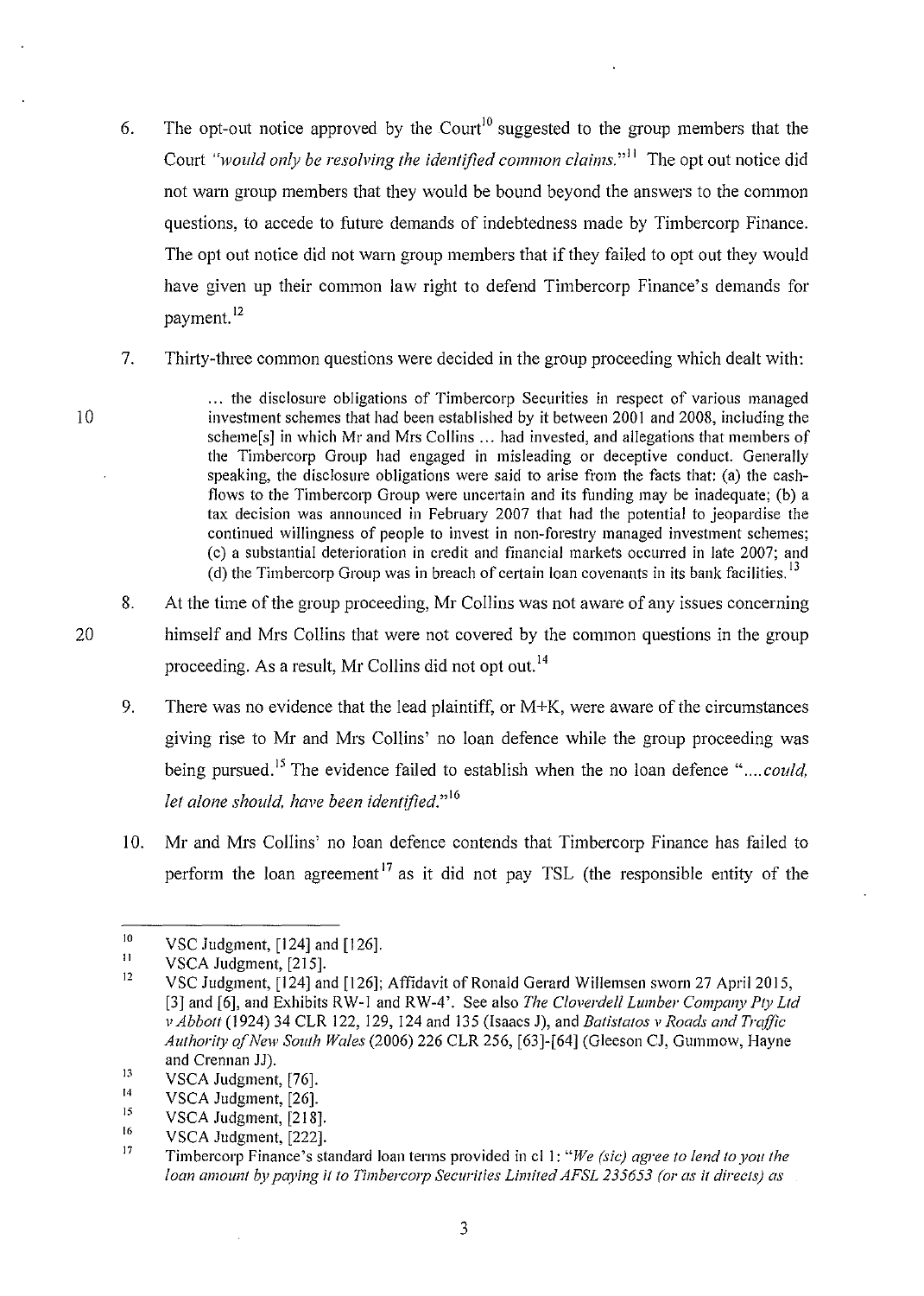scheme) the balance of the application monies payable to purchase an interest in 10 olive grovelots. In the alternative, Mr and Mrs Collins contend that Timbercorp Finance knew, by reason of common directors, that TSL was not receiving any payment made to it by Timbercorp Finance as payment of the balance of their application moneys.<sup>18</sup> Timbercorp Finance asserts payment was by way of book entry.<sup>19</sup>

- 11. The question of whether Timbercorp Finance actually provided finance to Mr and Mrs Collins by paying to TSL the balance of their application money for lots in the 2008 Olive Scheme is currently being tried by the Supreme Court of Victoria.<sup>20</sup>
- 12. Mr and Mrs Collins do not seek now to re-litigate issues in the group proceeding. 21

# 10 **Part V: Statutes and regulations**

13. Timbercorp Finance's statement of applicable constitutional provisions, statutes and regulations is accepted.

# **Part VI: Argument**

14. The principle that Mr and Mrs Collins should have the opportunity to present evidence and arguments to establish the facts and law on which their denial of indebtedness to Timbercorp Finance is predicated, is central to the Australian legal system.<sup>22</sup> Timbercorp Finance contends that because Mr and Mrs Collins failed to opt out of the group proceeding<sup>23</sup> they are now estopped from denying Timbercorp Finance's claims of indebtedness. Neither the question of indebtedness of group members, nor of the

*payment for the balance of your application money for lots ... as described in the loan application form...*" See affidavit of Douglas James Collins sworn 15 April 2015, Exhibit DC-I 8, see cl I; See also Exhibit DC-I, item 6.

<sup>18</sup>  See also Defence to Further Amended Statement of Claim dated 13 July 2016, [3A] - [11A].

<sup>19</sup>  Refer [10] of Statement of Claim dated 22 June 2016.

<sup>20</sup>  SC12014 2972 Timbercorp Finance Pty Ltd (In liquidation) (ACN 054 581 190) v Douglas James and Janet Ann Collins; which is being heard together with S ECI 2014 00419 Timbercorp Finance Pty Ltd (In liquidation) (ACN 054 581 190) v Peter John White.

<sup>21</sup>  Refer *Rippon v Chilcotin Pty Ltd* & *Ors* (200 1) 53 NSWLR 198, [27]-[28] (Handley JA, with whom Mason P and Heydon JA agreed); see also *VSC Judgment,* [626], [688]; *Tanning Research Laboratories !ne v* 0 *'Brien* (1990) 169 CLR 332, 346 (Brennan and Dawson JJ); *Solak v Registrar of Titles & Ors* (2011) 33 VR 40, [70] (Warren CJ with whom Neave JA and Hargrave AJA agreed).

**<sup>22</sup>**  *Tomlinson,* [38] (French CJ, Bell, Gageler and Keane JJ).

**<sup>23</sup>**  The failure to opt out is critical to Timbercorp Finance's *"privy"* contention and asserted concomitant estoppel.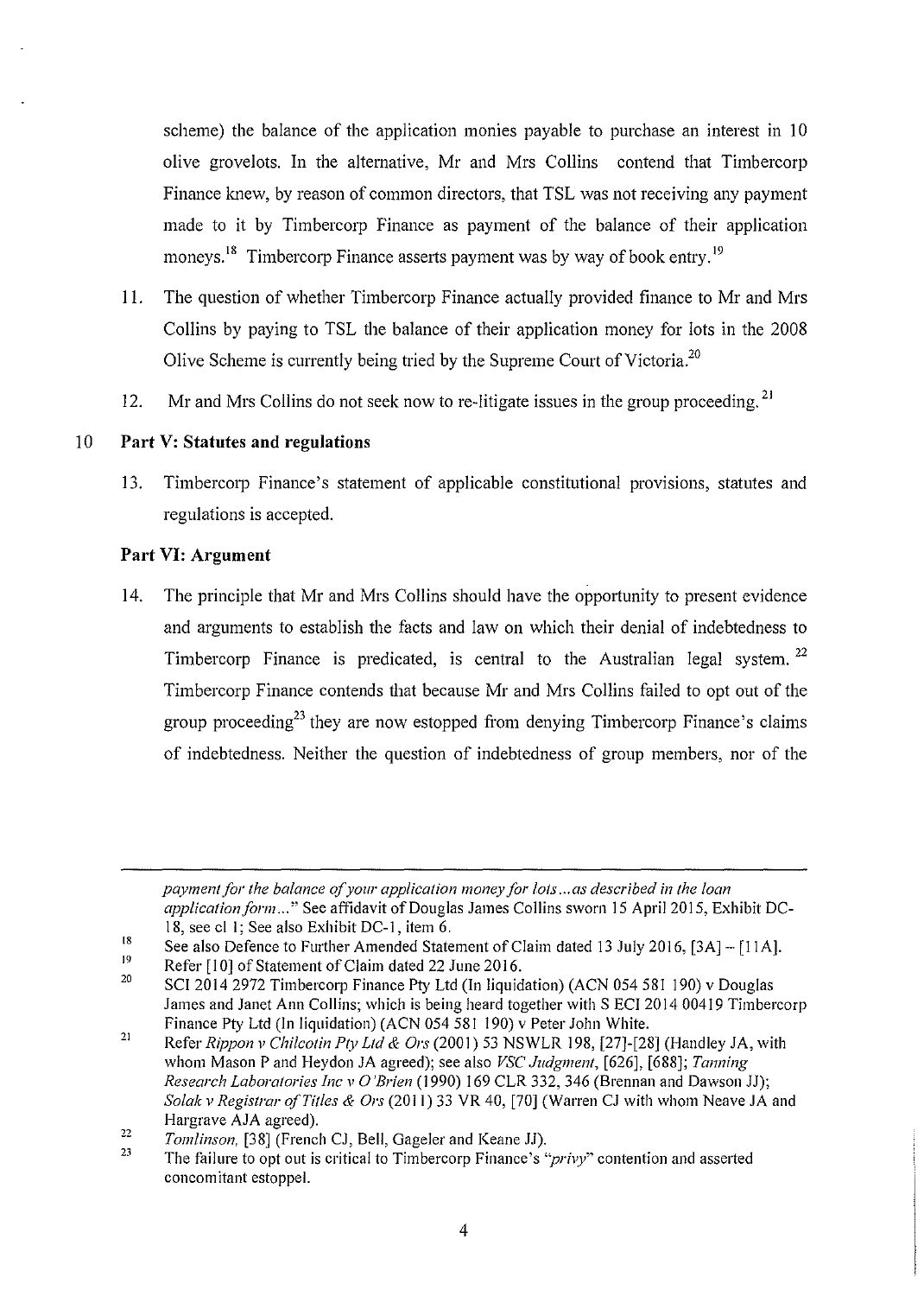representative plaintiff, was the subject matter of the common questions determined in the group proceeding.  $24$ 

- 15. As the Court of Appeal observed "...the only essential conditions that must be satisfied *for the commencement of a group proceeding are those contained in s 33C(l) of the*  Act<sup>", 25</sup> This observation accords with the observations of this Court that the primary object of the group proceeding legislation is to avoid a multiplicity of actions, while enabling a means for multiple claimants to have their claims heard together <sup>"</sup>consistently with the requirements of fairness and individual justice".<sup>26</sup>
- 16. Whilst the objective of facilitating group proceedings includes the avoidance of a I 0 multiplicity of litigation, the achievement of that objective is limited by the parameters of the common questions of law and fact determined in each group proceeding. Those common questions may well resolve a substantial number of the issues generated by the underlying events, but leave many other issues not dealt with.<sup>27</sup> Ultimately, the utility of the group proceeding in dealing with the legal consequences of the events giving rise to that group proceeding is largely to be determined by the representative plaintiff.<sup>28</sup>
- 17. Part 4A does not express any prohibition on group members later exercising their right to defend claims which did not arise on the common questions determined by the group proceeding.29 Timbercorp Finance's contention that Mr and Mrs Collins are precluded from now defending claims of indebtedness, which were not part of the common 20 questions determined in the group proceeding, cannot be reconciled with Part 4A and is want to cause injustice. It is a contention consonant with a legislative stipulation not pursued by the Parliament: that persons who fail to opt out of a class would be bound by

<sup>24</sup>  *Woodcroft-Brown v Timbercorp Securities Limited (in liq) & Ors (No 2)* [2011] VSC 526, [10] (Judd J); VSC Group Proceeding Judgment, [24]- [41]; See also Affidavit of Joanne Louise Hardwick sworn 24 Apri12015, Exhibit JLH-1 pages 770 to 790.

<sup>25</sup>  *Supreme Court Act 1986 (Vie);* VSCA Judgment, [13].

<sup>26</sup>  *Mobil Oil Australia Pty Ltd v Victoria* (2002) 211 CLR 1, [12], (Gleeson CJ). See also *Wong v Silkjie/d* (1999) 199 CLR 255, [20] (Gleeson CJ, McHugh, Gum mow, Kirby and Callinan JJ).

<sup>27</sup>  *Bright v Femcare* (2002) I 95 ALR 574, [153]; (Finkelstein J); *Matt hews v SPI Electricity Pty Ltd (Ruling No 12)* [2012] VSC 549, [19] (J Forrest J).

<sup>28</sup>  Supreme Court Act 1986 (Vie) ss 33C-33D; *Mobil Oil Australia Pty Ltd v The State qfVictoria*  (2002) 211 CLR 1, [40] (Gaudron, Gummow and Hayne JJ); refer also Finkelstein J in  $P$ *Dawson Nominees (No 2)* [201 0] FCA 176, [16]; VSCA Judgment, [127]-[129].

<sup>29</sup>  *The Cloverdell Lumber Company Pty Ltd v Abbott* (1924) 34 CLR 122, 129, 124 and 135 (lsaacs J). In *Batistatos v Roads and Traffic Authority of New South Wales* (2006) 226 CLR 256 Gleeson CJ, Gummow, Hayne and Crennan JJ spoke of the impermissibility of a court denying a defendant its right to raise a defence by imputing to the legislature an intent not expressed in the words of the statute at  $[63] - [64]$ .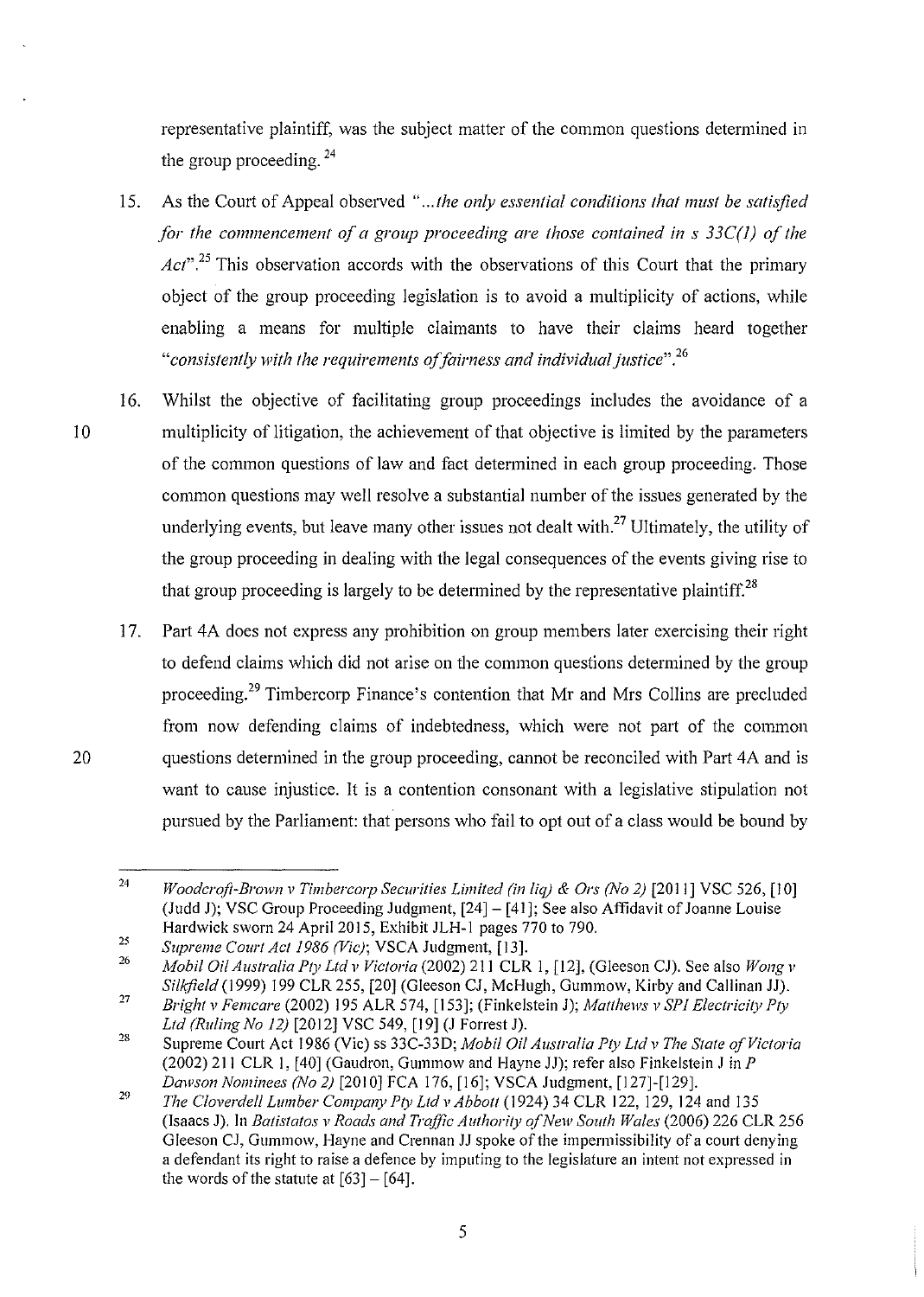answers to the common questions, and precluded from litigating other defences.<sup>30</sup> It is a contention not supported by principle,<sup>31</sup> adopts a "*narrow or artificial approach*"<sup>32</sup> and ignores the demand that a finding of *Anshun* estoppel not be lightly made.<sup>33</sup>

### *Ansltun estoppel*

- 18. After surveying the relevant authorities,  $34$  the Court of Appeal concluded that the test for application of the *Anshun* principle is not a formulaic one. The application of *Anshun* in this context requires consideration of the whole of the circumstances.<sup>35</sup> In this case, it requires an assessment of the conduct of Mr and Mrs Collins and in particular whether it was unreasonable<sup>36</sup> of Mr and Mrs Collins not to have advanced  $10$  the no loan defence in the group proceeding.<sup>37</sup>
	- 19. When evaluating the application of *Anshun* estoppel as a result of a group proceeding, the procedural rules applying to group proceedings must be taken into account. Once they became members of the group, Mr and Mrs Collins' options were limited by the Act. Part 4A Group members may: (a) "opt-out" by a prescribed cutoff date;  $38$  (b) make

<sup>30</sup>  31 Cf *Clarke v Great Southern Finance Pty Ltd (in liq)* [20 14] VSC 569, [51] (Judd J). *"Onefimdamental error in the approach oft he respondent was to build on the proposition that*  because the matter could have been raised in the first proceeding to draw a conclusion, it *should have been"* per Allsop P (as he then was) in *Champerslife Pty Ltd v Manoj/ovski* (201 0) 75 NSWLR 245, [4]; *"The invocation of the Anslnm principle is a serious step and a power which should not be exercised without a scrupulous examination of all the circumstances. It is to be applied only in the clearest of cases as it ends a litigant's right to have the merits of a claim adjudicated and may result in a serious injustice if applied too readily"* per Marshal! J in *Primus Telecommunications Pty Ltd v Kooee Communications Ply Ltd* [2008] FCA 1027, [5], quoted with approval by Warren CJ in *Solak v Registrar qfTitles* (2011) 33 VR 40, [73]; *Gibbs v Kinna* [1999]2 VR 19, [33] (Kenny JA, Ormiston and Phillips JJA agreeing); *Ling v Commonwealth* (1996) 68 FCR 180, 182 (Wilcox J), approved in *Bazos v Doman* [2001] NSW CA 347, [45] (Stein JA, Priestly and Beazley JJA agreeing); *Brisbane CC v Attorney-General (Qld)* [1979] AC 411, 425 (Lord Wilberforce). See also the observations of Forrest J in *Mat thews v SPJ Electricity Pty Ltd (Ruling No 12)* [20 12] VSC 549, [19] *" ... class action provisions do not seek to cover the field in terms qf litigation arising out of a single event or closely interrelated events".* 

<sup>32</sup>  Being the approach which cannot be taken, see *Champerslife Pty Ltd v Manojlovski* (2010) 75 NSWLR 245, [112]- [115] (Handley AJA).

<sup>33</sup>  *Solak v Registrar of Titles* & *Ors* (2011) 33 VR 40, [73] (Warren CJ); *Gibbs v Kinna* (1999) 2 VR 19, [5] (Ormiston JA), [6] (Phillips JA), [34] (Kenny JA). Likewise, where abuse of process principles are invoked refer *Kermani v Westpac Banking. Corporation* (2012) 36 VR 130, [93] -[114] (Robson AJA).

<sup>34</sup>  VSCA Judgment, [130]- [139].

<sup>35</sup>  VSCA Judgment, [187].

<sup>36</sup>  VSCA Judgment, [140].

<sup>37</sup>  VSCA Judgment, [151]. See also *Tomlinson.* [22], [38]-[39] (French CJ, Bell, Gageler and Keane JJ); *Gibbs v Kinna* [1999]2 VR 19, [I] (Ormiston JA), and [28] (Kenny JA).

<sup>38</sup>  *Supreme Court Ac/1986* (Vie), s 33J.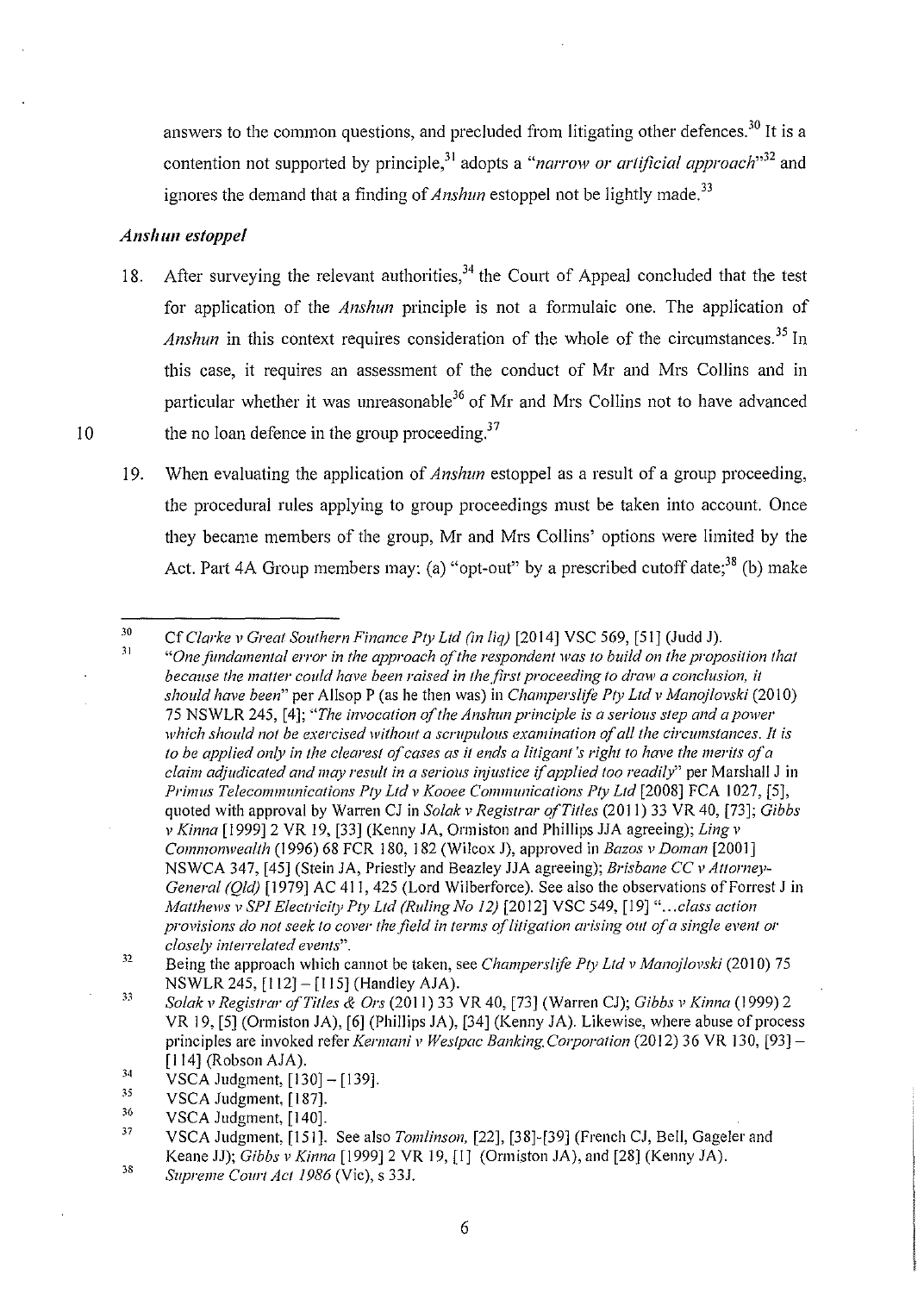application seeking to substitute the class action plaintiff;  $39$  (c) subject to having standing to do so, object to a settlement;<sup>40</sup> (d) pursue individual claims if the court concludes that it should allow individual class members to do so;<sup>41</sup> and (e) accept appointment as a sub-class representative.<sup>42</sup> Group members do not have standing to seek their own removal from the group.<sup>43</sup>

- 20. The Court of Appeal correctly held that no support for Timbercorp Finance's preclusion contention can be found in the provisions of Part 4A.<sup>44</sup> The words of that Part are to be given the meaning the legislature is taken to have intended them to have,<sup>45</sup> which ordinarily corresponds with their grammatical meaning.<sup>46</sup> Approached in that manner, 10 nothing in Part 4A supports Timbercorp Finance's preclusion contention.
	- 21. In any case, where *Anshun* estoppel is sought to be used to deny a litigant access to the exercise of judicial power in the quelling of controversies,  $47$  it remains necessary to scrutinise the facts. The Court of Appeal's conclusion is consistent with the position adopted by this Court in *Tomlinson* concerning persons whose legal interests might have benefitted from another person's claim in an earlier proceeding. This Court has held that it would be unjust for such persons to be precluded from asserting their case if they did not have an opportunity to exercise control over the presentation of evidence and the making of arguments in the earlier proceeding.<sup>48</sup>

<sup>39</sup>  *Supreme Court Act1986* (Vie), s 33T.

<sup>40</sup>  *Supreme Court Act1986* (Vie), s 33W.

<sup>41</sup>  42 *Supreme Court Act 1986* (Vie), ss 33S and 33R.

*<sup>43</sup>  Supreme Court Act 1986* (Vie), s33Q.

<sup>44</sup>  *Supreme Court Act 1986* (Vie), s33KA.

VSCA Judgment, [183]- [187]

<sup>45</sup>  Refer *Alcan (NT) Alumina Pty Ltd v Commissioner of Territory Revenue* (2009) 239 CLR 27, [47] (Hayne, Heydon, Crennan and Kiefel JJ) referring to *Ray Morgan Research Centre Pty Ltd v Commissioner of State Revenue (Vic)* (2001) 207 CLR 72,77 [9] (Gaudron, Gummow, Hayne and Callinan JJ), 89 [46] (Kirby J); *Stevens v Kabushiki Kaisha Sony Computer Entertainment* (2005) 224 CLR 193, 206 [30] (Gleeson CJ, Gummow, Hayne and Heydon JJ); 240-241 [167]-[168] (Kirby J); *Carr v Western Australia* (2007) 232 CLR 138, I 43 [6] (Gleeson CJ); *Director of Public Prosecutions (Vie) v Le* (2007) 232 CLR 562, 586 [85] (Kirby and Crennan JJ); and *Northern Territory v Collins* (2008) 235 CLR 619, 642 [99] (Crennan J).

<sup>46</sup>  *Project Blue Sky v ABC* (1998) 194 CLR 355, [78] (McHugh, Gummow, Kirby and Hayne JJ); *Lacey v Attorney-Genera/ (Qld)* (201 I) 242 CLR 573, [43] (French CJ, Gummow, Hayne, Crennan, Kiefel and Bell JJ); *Alphapharm Pty Ltd v H Lundbeck A/S* (2014) 254 CLR 247, [42] (Crennan, Bell and Gageler JJ).

<sup>47</sup>  *D'Orta-Ekenaike v Victoria Legal* Aid (2005) 223 CLR I, [32] and [45] (Gleeson CJ, Gummow, Hayne and Heydon JJ).

<sup>48</sup>  *Tomlinson,* [39] (French CJ, Bell, Gageler and Keane JJ). See also *Young v Public Service Board* [I 982] 2 NSWLR 456, 465- 466 and *E(jazzar v BHP Iron Ore Pty Ltd* (1996) 65 IR 40 cited in *Tomlinson,* [36]- [39].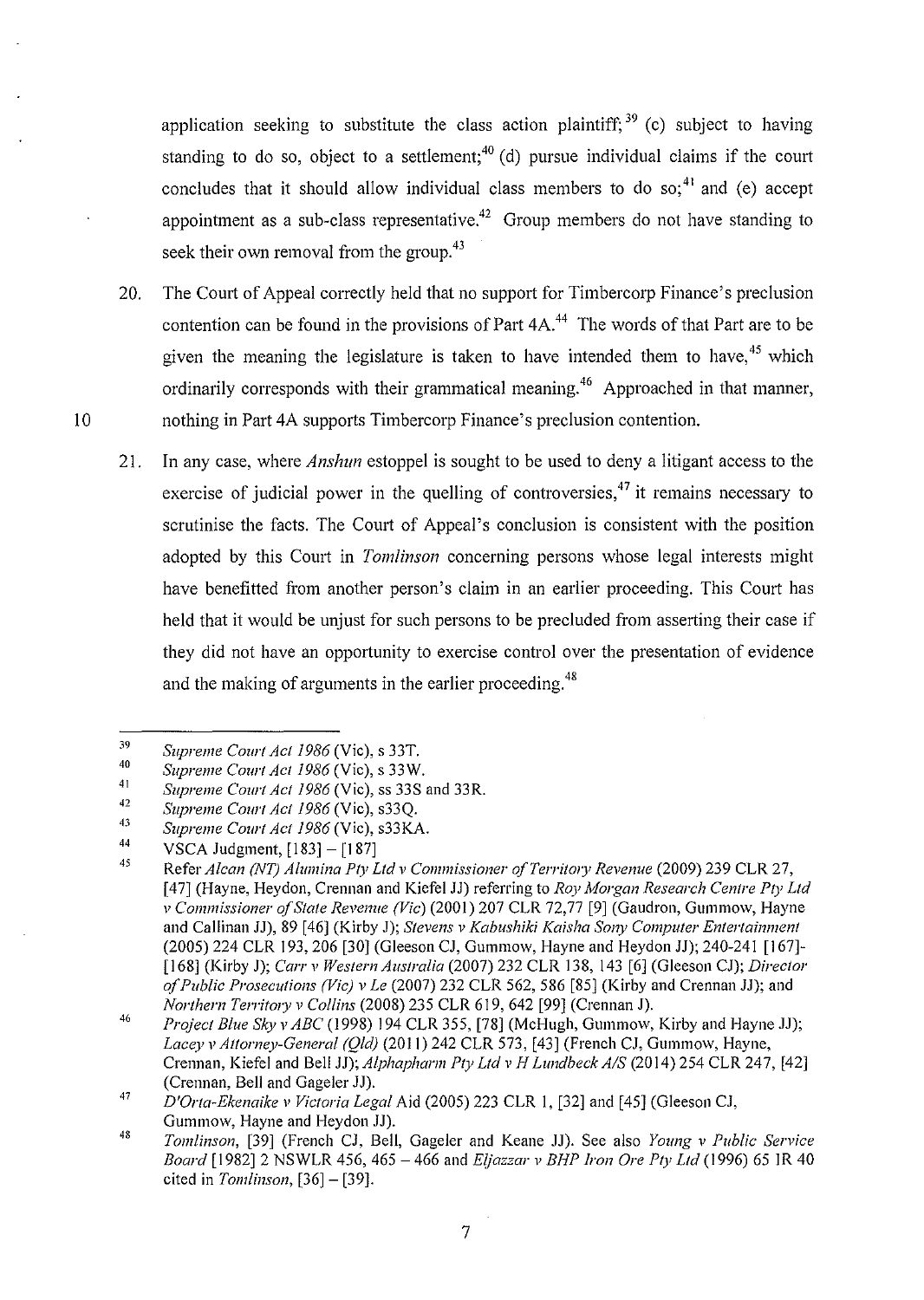- 22. A party may justifiably refrain from litigating an issue in one proceeding yet wish to litigate the issue in other proceedings for myriad reasons. 49 *Anshun* requires that the Court evaluate what a litigant ought reasonably to have done in an earlier proceeding.<sup>50</sup>
- 23. By failing to opt out of the class, Mr and Mrs Collins have not in this instance acted with such a degree of unreasonableness as could deny them their rights to have a court examine whether Timbercorp Finance ever made the asserted loan.

### *The Anshun test is not satisfied when applied to Mr* **&** *Mrs Collins*

- 24. Mr and Mrs Collins were not subjected to a loan recovery proceeding until after the conclusion of the class action.<sup>51</sup> Their interests in keeping available such defences, 10 beyond the common questions in the group proceeding,  $52$  to defend any claim of indebtedness made against them by Timbercorp Finance cannot be questioned.
	- 25. A higher degree of unreasonableness<sup>53</sup> is required becuase Mr and Mrs Collins' no loan defence raises no risk of inconsistent judgments (as was conceded<sup>54</sup>). The Court of Appeal correctly concluded that it was not unreasonable in the circumstances for Mr and Mrs Collins to defer their individual claims until Timbercorp Finance commenced recovery action against them under the loan agreements.<sup>55</sup>
	- 26. Likewise, the Court of Appeal was correct to find that Mr and Mrs Collins' failure to seek directions under s 33Q, regarding the unpleaded no loan defence, was just one of the matters to take into account in assessing their conduct.<sup>56</sup> Of itself, that failure did not render Mr and Mrs Collins' conduct so unreasonable as to attract *Anshun* estoppel.

20

<sup>49</sup>  *Port of Melbourne Authority v Anshun Pty Ltd* (1981) 147 CLR 589, 602- 603 (Gibbs CJ, Mason and Aickin JJ).

<sup>50</sup>  *Spalla v St George Motor Finance Ltd (No 6)* [2004] FCA !699, [65] (French J).

<sup>5</sup>I See cross-examination of Ms Joanne Hardwick T11.1-3; T19.31-T20.2; T17.10-15; T17.22-25; Tl9.12-30.

<sup>52</sup>  Refer paragraph 7 above.

**<sup>53</sup>**  Redowood Pty Ltd v Link Market Services Pty Ltd Limited (Formerly Known As Asx Perpetual *Registrars Limited)* [2007] NSWCA 286, [45] (Hodgson JA, Mason P and Bryson AJA agreeing).

<sup>54</sup>  VSCA Judgment at [209]. See also *Tanning Research Laboratories !ne v* 0 *'Brien* ( 1990) 169 CLR 332, 346 (Brennan and Dawson JJ); *Solak v Registrar of Titles* & *Ors* (2011) 33 VR 40, [70] (Warren CJ with whom Neave JA and Hargrave AJA agreed).

<sup>55</sup>  VSCA Judgment,  $[175]$  and  $[183] - [211]$ .

<sup>56</sup>  VSCA Judgment, [188]- [192] and [203]- [206].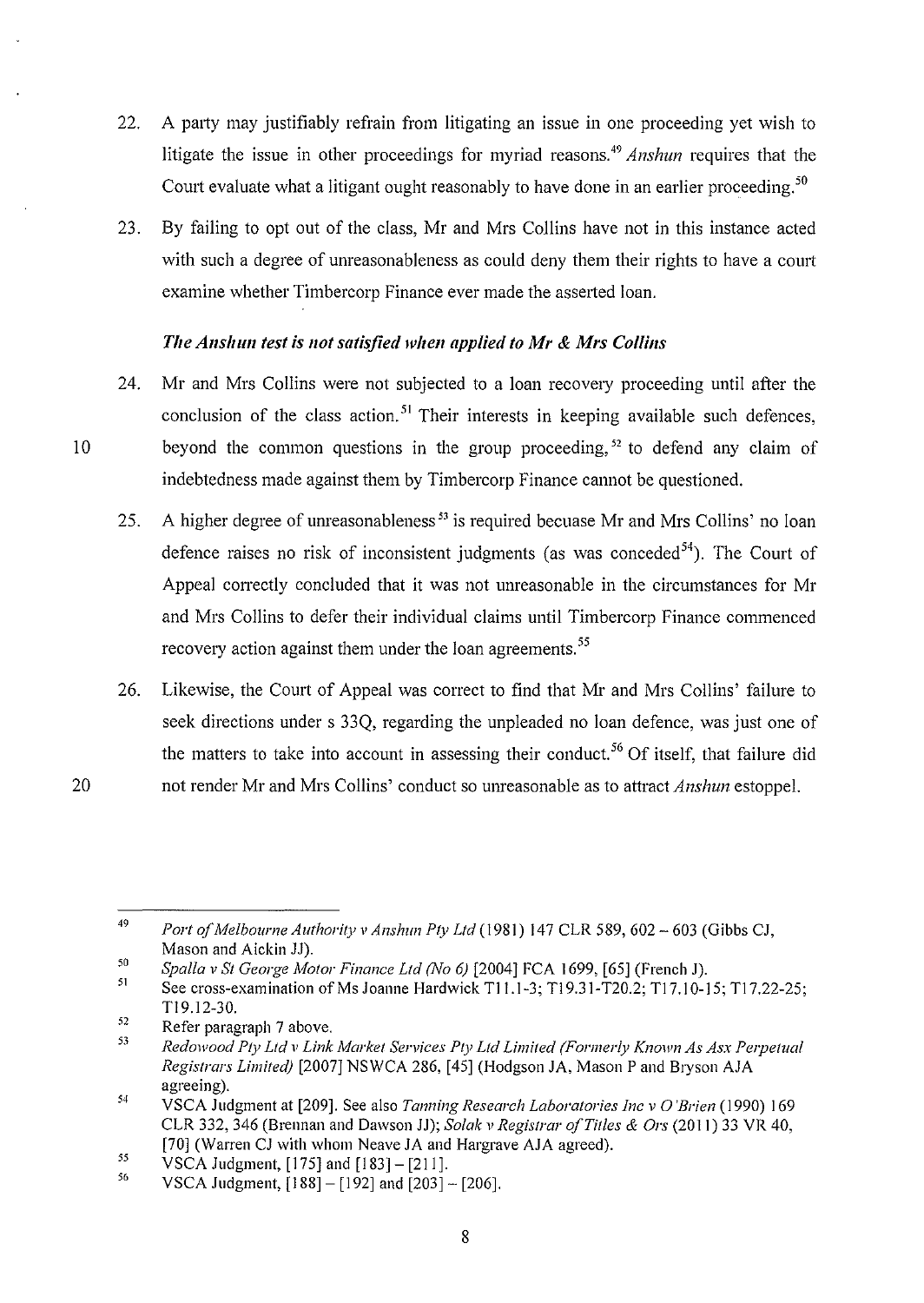#### *The Privy issue*

- 27. Part 4A has made group members statutory privies of the representative plaintiff, to the extent of the judgment.<sup>57</sup> This says nothing of the scope of that relationship, nor whether it can extend beyond the common questions at the heart of any group proceeding. 58 This relationship, being a creature of statute does not require a harmony of interests between the representative plaintiff and the group members. That relationship is not analogous to a traditional privy relationship.
- 28. Outside the common questions, it might be speculated that group members are to be considered privies of the representative plaintiff. But the boundary of that extension I 0 must find foundation in principle. Doing so must limit any privity to no further than unpleaded issues so closely connected to the common issues that, the failure to raise them in the group proceeding would ordinarily attract the *Anshun* test. When examined in this manner, the utility of seeking to find that group members are privies of the representative plaintiff is doubtful. A more sound approach is to recognise that *Anshun*  estoppel can apply to persons neither party to, nor a privy of, a party involved in the earlier proceeding.<sup>59</sup> To this extent the manner in which Timbercorp Finance seeks to frame the issues on this appeal is apt to disguise the real issue.
- 29. Any privity between group members and a representative plaintiff, could only be for the purposes of claims or defences within the parameters of the common questions.<sup>60</sup> This 20 is consistent with the primary purpose of Part  $4A<sup>61</sup>$  and consistent with the fact that group proceedings will not necessarily resolve all issues in dispute.  $62$  The Court of Appeal's analysis and conclusion that *"group members in the group proceeding were not privies of the plaintiff in respect of unpleaded claims and defences*" is sound. <sup>63</sup>

<sup>57</sup>  Refer 33ZB of the *Supreme Court Act 1986* (Vie).

<sup>58</sup>  Refer *Tomlinson,* [40] (French CJ, Bell, Gageler and Keane JJ); *Zhang v Minister for Immigration, Local Government and Ethnic Affairs* (1993) 45 FCR 384 at 399- 406; and *Supreme Court Act 1986* (Vie), ss 330(2), 33C(2)(a)(iv), 33C(2)(b)(i) and 33C(2)(b)(ii).

<sup>59</sup>  Refer VSCA Judgment, [174].

<sup>60</sup>  61 *Tomlinson;* [36], [37], [39], [40], [41], [42], [45], [46] (French CJ, Bell, Gageler and Keane JJ).

*Mobil Oil Aust Pty Ltd v Victoria* (2002) 211 CLR 1, [12] (Gleeson CJ).

<sup>62</sup>  *Bright v Femcare* (2002) 195 ALR 574, [153] (Finkelstein J); refer also *Phi lip Morris v Nixon*  (2000) 170 ALR 487, [136] (Sackville J, with whom Spender and Hill JJ agreed) and *Matt hews v SPI Electricity Pty Ltd (Ruling No 12)* [2012] VSC 549, [19] (Forrest J).

<sup>63</sup>  VSCA Judgment, [213].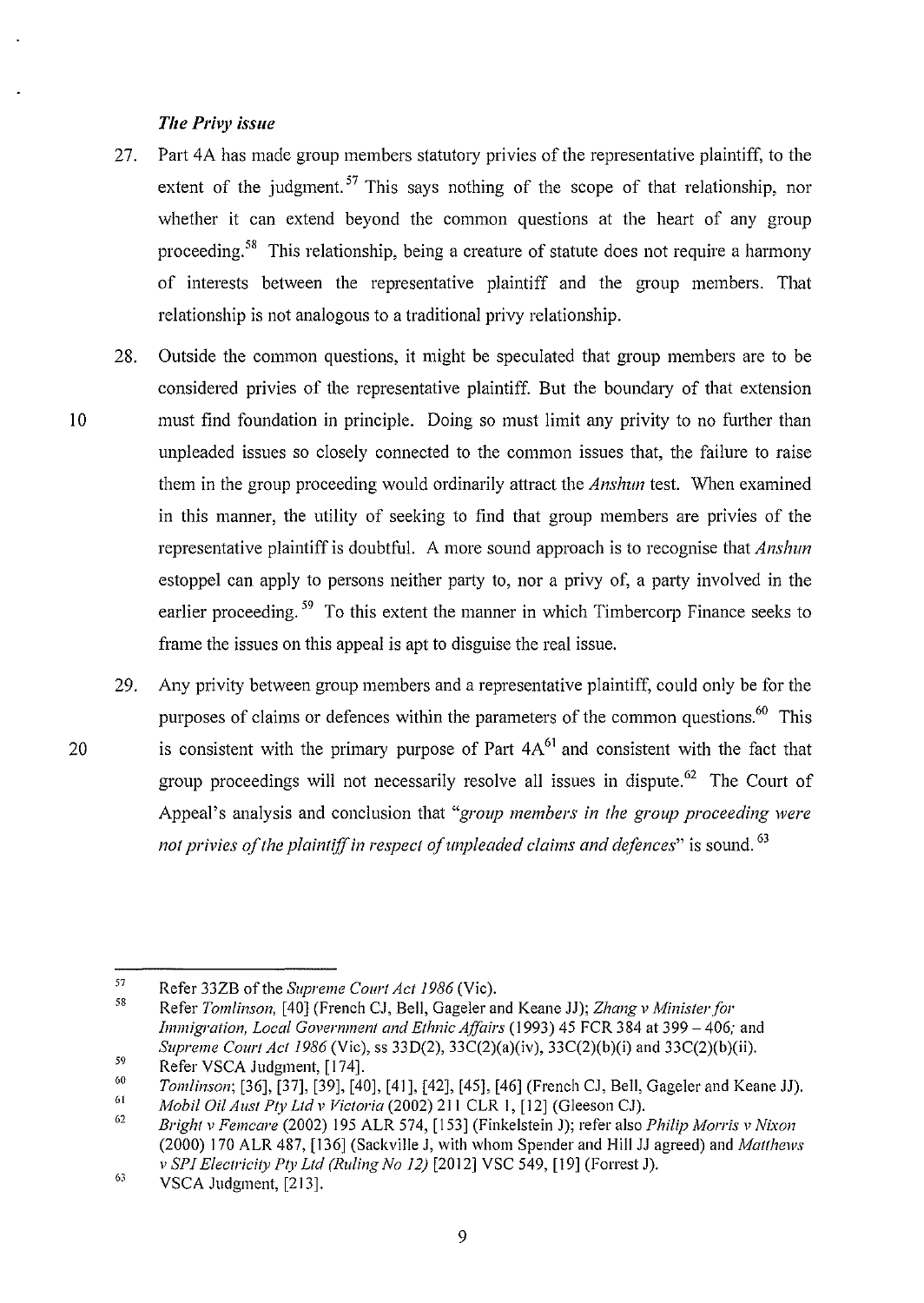- 30. Group members, such as Mr and Mrs Collins, had no control over the representative plaintiff's conduct of the group proceeding.<sup>64</sup> Group members do not "participate" in a group proceeding. They cannot dictate or require the representative plaintiff to do anything. Group members merely obtain the benefit (or burdens) flowing from the findings on common questions.  $65$  The legislative scheme for group proceedings is designed to have group members simply embark on the bus driven by the representative plaintiff.
- 31. Timbercorp Finance seeks pronunciation of a formula: group members  $=$  representative  $\cdot$ plaintiffs privy = estopped from litigating any matter arising from circumstances giving 10 rise to the group proceeding. There is no foundation in principle for pronouncing such a formula. <sup>66</sup>
	- 32. Furthermore, in the context of Part 4A it is not possible to conclude that the representative plaintiff has ever represented the group members with respect to unpleaded claims. Those unpleaded claims are unknown. It cannot be accepted that the representative plaintiff, in not pleading those claims, was representing the legal interests of the group members in the group proceeding.<sup>67</sup> For this reason, the privy principle cannot be applied to unpleaded claims of group members.
- 33. Group members who seek to make claims or to take defences following determination of a group proceeding may be estopped in accordance with *Anshun* principles. This is 20 not because they are a privy of the representative plaintiff in respect of unpleaded claims, but because their failure to raise the claims in the group proceeding was attended with the requisite lack of reasonableness.68 It is not a prerequisite of *Anslnm*  that a group member be a privy of the representative plaintiff.

### *The representative plaintiff*

34. Whether the representative plaintiff would now be precluded from raising the no loan defence is a hypothetical scenario.  $69$  The Court of Appeal correctly held that

<sup>64</sup>  Appellant's Submissions dated 5 August 2016, [76].

<sup>65</sup>  *P Dawson Nominees v Brookfield Multiplex Limited* (No 2) [2010] FCA 176, [16] (Finkelstein J).

<sup>66</sup>  *Tomlinson,* [39] (French CJ, Bell, Gageler and Keane JJ).

<sup>67</sup>  *Tomlinson,* [37].

<sup>68</sup>  VSCA Judgment, [174]. *Tomlinson,* [22] (French CJ, Bell, Gageler and Keane JJ); *Spa/la v St George Motor Finance Ltd (No 6)* [2004] FCA 1699, [64]- [65] (French J); *Port of Melbourne Authority v Anshun Pty Ltd* (1981) 147 CLR 589, 602-603 (Gibbs CJ, Mason and Aickin JJ).

<sup>69</sup>  VSCA Judgment, [214].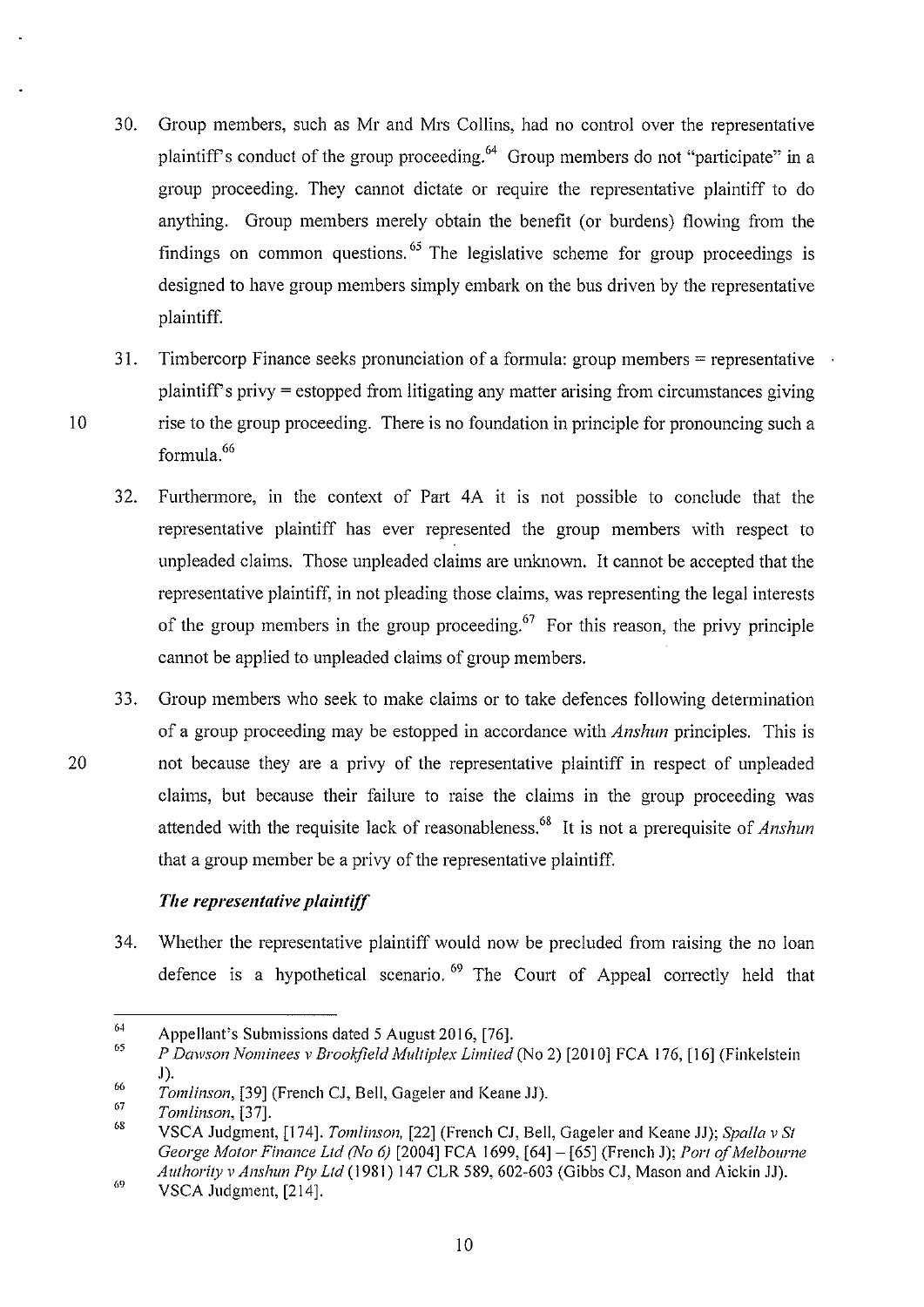Timbercorp Finance failed to discharge its burden to make out this hypothetical case.<sup>70</sup>

### **No abuse of process**

- 35. Timbercorp Finance has failed to discharge the burden<sup>71</sup> of establishing that Mr and Mrs Collins' pursuit of the no loan defence amounts to an abuse of process.<sup>72</sup>
- 36. Further, as Gummow J has observed, close attention must be paid to the relevant statutory setting in determining any claims of abuse of process.<sup>73</sup> Here the provisions of Part 4A reveal:
	- (a) no provision prohibiting a group member who has not opted out of a group proceeding pursuing all and any claims (not being claims determined by the common issues litigated in the class action) which that group member might have, by way of a cause of action or a defence, qua any defendant to a class action;
	- (b) recognition of the probability that individual group members may have claims that do not arise for determination in the group proceeding;  $74$
	- (c) control of the group proceeding is ceded to the representative plaintiff only;<sup>75</sup>
	- (d) protection of group members from any liability for the defendant's costs and exposure of the representative plaintiff to liability for those costs;<sup>76</sup> and
	- (e) no provision according group members a right to give instructions as to the conduct of the group proceeding.
- 20 37. This statutory setting denies any conclusion that, in now pursuing their no loan defence, Mr and Mrs Collins are acting in abuse of the process of the court.

### **Conclusion**

38. In the circumstances it would work an injustice upon Mr and Mrs Collins to deny them the opportunity to make good their no loan defence by presenting evidence and arguments to establish the facts and law.

<sup>70</sup>  VSCA Judgment, [214]- [224].

<sup>71</sup>  *Wil/iams v Spautz* (1992) 174 CLR 509, 529 (Mason CJ, Dawson, Toohey and MeHugh JJ).

<sup>72</sup>  See *Michael Wilson & Partners Ltd v Nicholls* (2011) 244 CLR 427, [10] (Gummow ACJ, Hayne, Crennan and Bell JJ); *Tomlinson* [24]-[26].

**<sup>73</sup>**  *Re Pollard; Ex parte Lensing Management Co Ply Limited* (1991) 33 FCR 284.

<sup>74</sup>  *Supreme Court Ac/1986* (Vie), s 33H(2)(e), 33Q(l), s 33R, s 33S.

<sup>75</sup>  See for example, *Supreme Court Act 1986* (Vic), s33K(1), s 33T.

<sup>76</sup>  *Supreme Court Ac/1986* (Vie), s 33ZD.